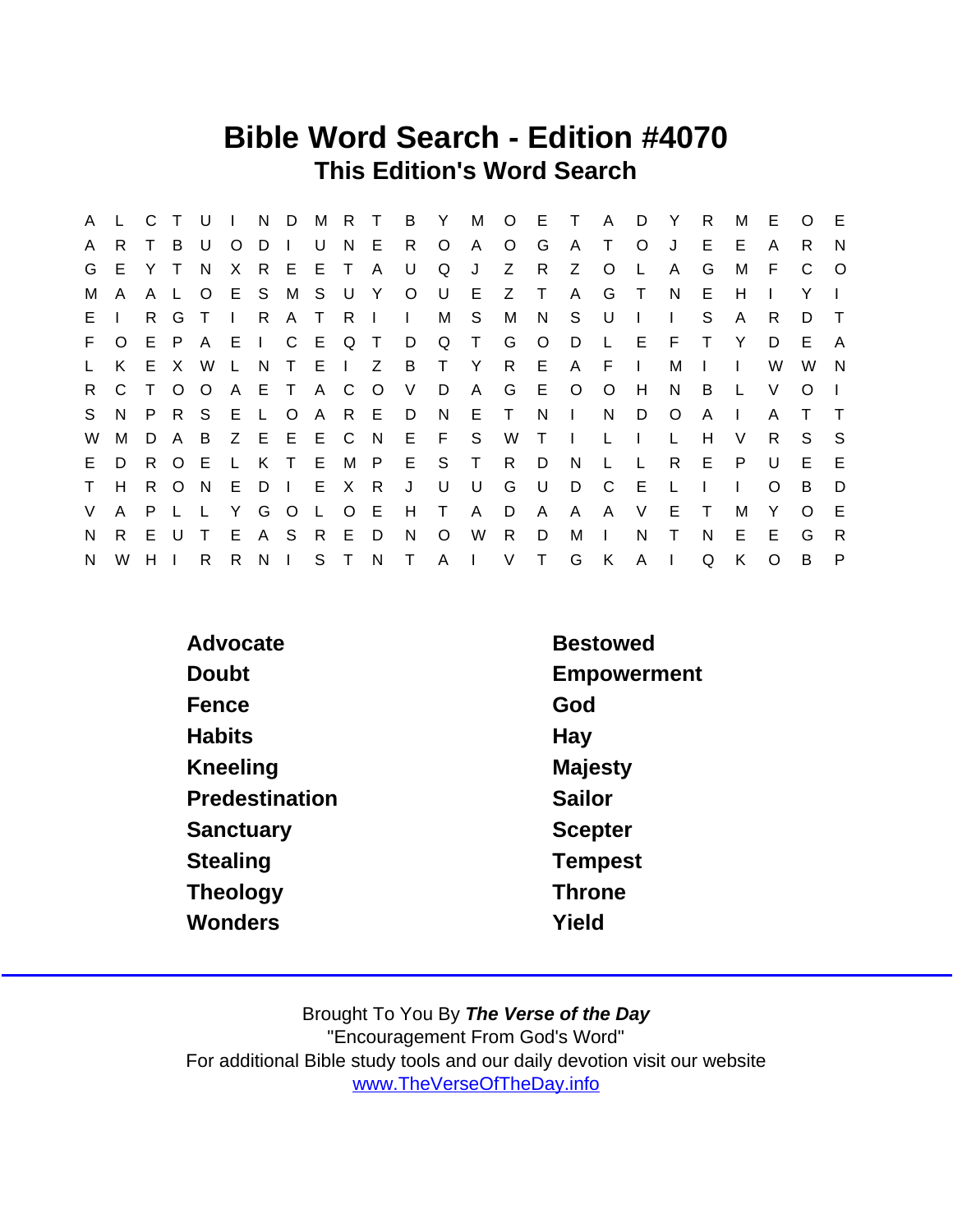## Bible Word Search - Edition #4070 Word Search Answer Guide

| a            | $\perp$      | c t          |              |              | u i n d      |       |               |       | mr T          |              | b Y          |              |         | M o e t a    |              |                | $\mathsf{d}$ | y r          |              | m            | e            | $\circ$      | e            |
|--------------|--------------|--------------|--------------|--------------|--------------|-------|---------------|-------|---------------|--------------|--------------|--------------|---------|--------------|--------------|----------------|--------------|--------------|--------------|--------------|--------------|--------------|--------------|
| a            | $\mathsf{r}$ | T.           | B            | U            | $\circ$      | Di    |               |       |               | u N e R o    |              | A.           | $\circ$ | g            | a t          |                | $\circ$      | $\mathbf{j}$ | e            | $\mathbf{e}$ | a            | $\mathsf{r}$ | N            |
| g            | e            | y t          |              | n            |              |       | x R e E t A   |       |               | <b>u</b>     | q            | J            |         | $Z \qquad r$ | Z            | $\circ$        | $\Box$       | a            | G            | m            | $\mathbf{f}$ | C            | $\circ$      |
| m            | a            | a            | $\sim 1$ .   | $\mathsf{o}$ |              |       |               |       | E s M S U y o |              | $\mathsf{u}$ |              | $E$ z t |              | $\mathsf{a}$ | $\overline{g}$ | $-t$         | N            | e            | H            | - I -        | V            | $\mathbf{L}$ |
| e            | j.           | $\mathsf{r}$ | $\mathbf{q}$ | T.           | i R          |       |               |       | ATri          | $\mathbf{i}$ | m            | S            | m       | n            | S            | <b>u</b>       | $\mathbf{L}$ | $\mathbf{i}$ | S            | A            | $\mathsf{r}$ | D            | $\top$       |
| f            | $\mathsf{o}$ |              | e P          |              |              |       | a E I C e q t |       |               |              |              | d q T G O    |         |              | $\Box$       | $\mathsf{L}$   | $\mathbf{e}$ | f            | $\top$       | Y            | d            | E.           | A            |
| $\mathbf{L}$ | k.           |              | E x          | W            |              | L N t |               |       | e i z         |              |              | b t Y r      |         | e            | A f          |                | $\mathbf{i}$ | m            | $\mathbf{L}$ | -i-          | W            | W            | <b>N</b>     |
| $\mathbf{r}$ | C.           | t O          |              | $\circ$      |              |       | A E T A C O   |       |               | V            | D            | A            | G       | E o o        |              |                | h.           | n            | B            | $\Box$       | $\mathsf{v}$ | $\circ$      | $\Box$       |
| S.           |              | n P          | R S          |              |              | e I o |               | a r e |               | d            | n            | e T          |         | N            | $\sim 1$ .   | n              | D            | $\circ$      | A            | - i -        | a            | $\top$       | $\top$       |
| W            | M d          |              | a            |              |              |       | b z e e E C N |       |               |              |              | EFS wtlli    |         |              |              |                |              | L.           | H            | $\mathsf{V}$ | $\mathbf{r}$ | S.           | - S          |
| E.           | d            | $\mathsf{r}$ | $\Omega$     | $\mathbf{e}$ | $\mathbf{1}$ |       | k T E M P     |       |               |              |              | E S T r d    |         |              | n L          |                | $\mathbb{R}$ | $\mathsf{r}$ | E            | p            | $\mathsf{u}$ | E.           | E            |
| $\mathsf T$  | H            | R O          |              | N.           |              |       |               |       | Ediexrj       |              | $\mathsf{u}$ | $\mathsf{u}$ | g       | <b>u</b>     | d c E        |                |              | $\sim 1$     | j.           | $\mathbf{L}$ | $\Omega$     | B            | D            |
| V            | a            |              | $p \mid$     | $\mathbf{I}$ |              |       | Y G O L O E   |       |               | H T          |              | a            | d       | a            | a            | a              | $\mathsf{V}$ | E            | $\mathbf{t}$ | m            | Y            | $\circ$      | Е            |
| n.           | $\mathsf{r}$ | e u          |              | t            |              |       | e a S R E D   |       |               | N.           | $\circ$      | W r          |         | d            | m            | $\mathbf{I}$   | n.           | $\mathbf{t}$ | N.           | e            | e            | g            | R            |
| n            | <b>W</b>     | h            | - i          | $\mathsf{r}$ | $\mathsf{r}$ |       | $n$ i         |       | s t n t       |              |              | a i          | $v$ t   |              | g            | k              | a i          |              | $\mathsf{q}$ | K            | $\mathsf{o}$ | $\mathsf b$  | P            |

- Advocate: Horizontal Bestowed: Vertical Fence: Horizontal God: Horizontal Habits: Vertical **Hay: Vertical** Kneeling: Diagonal Majesty: Vertical Predestination: Vertical Sailor: Diagonal Sanctuary: Diagonal Scepter: Diagonal Stealing: Diagonal Tempest: Horizontal Theology: Horizontal Throne: Horizontal Wonders: Horizontal **Yield: Diagonal**
- Doubt: Horizontal Empowerment: Diagonal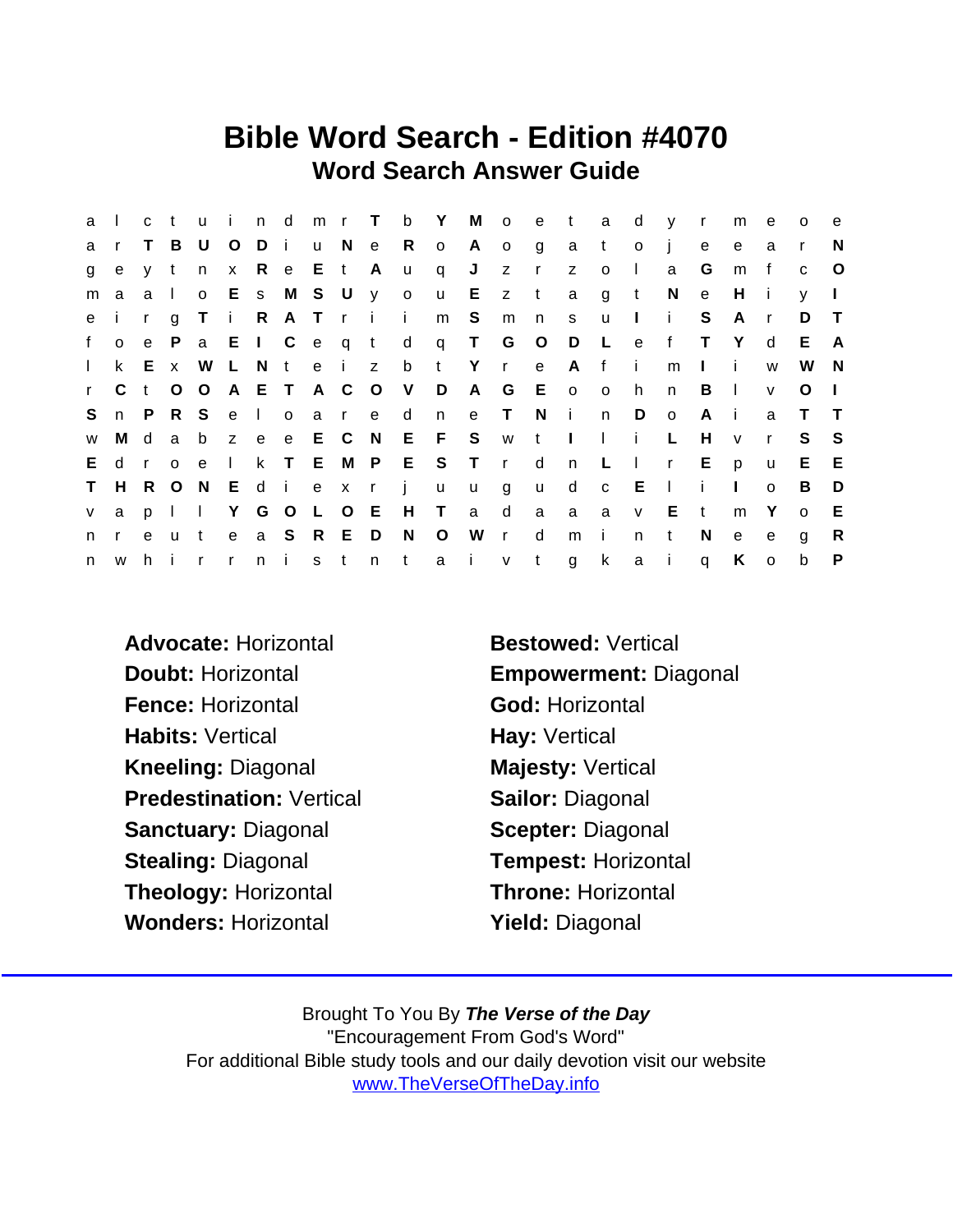## Bible Word Search - Edition #4070 Words Used And Their Definitions

Advocate

To call for something to happen; To support something

Bestowed

To have given something as a gift

Doubt

Unbelief; Skepticism; To question something

Empowerment

Encouragement; Something uplifting

Fence

A simple structure set up to protect, act as a barrier, or serve as a boundary

God

His name in Hebrew is YHVH, often pronounced as Yahweh or Jehovah; Only deity worshiped by the Israelites; Main person of the Godhead in the Trinity

Habits

Things that are done as a routine, often without giving a second thought

Hay

Plants that have been cut down and used to feed animals

Kneeling Resting on the knees

Majesty

Power, authority, or greatness attributed to royalty